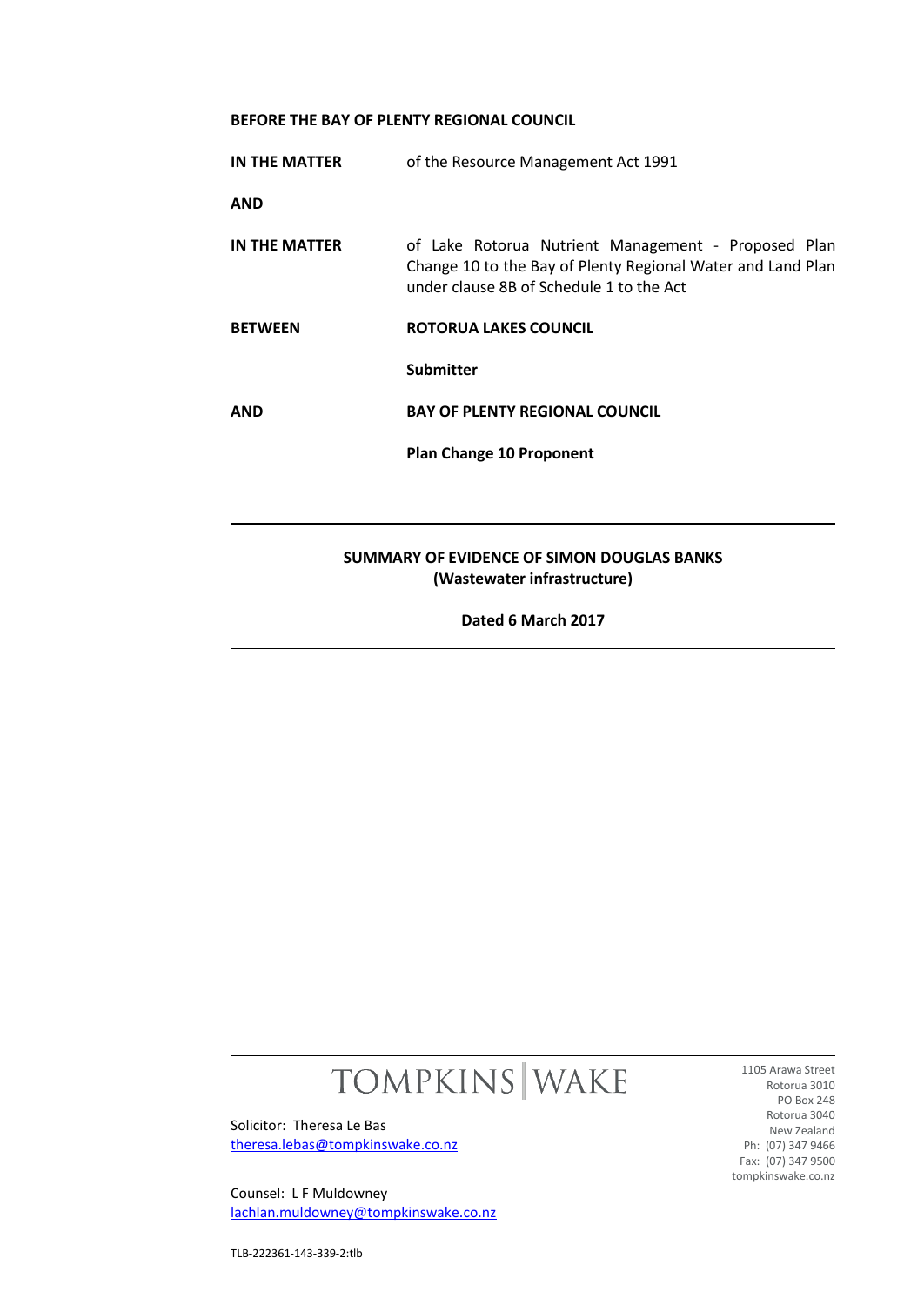#### **INTRODUCTION**

- 1. My full name is Simon Douglas Banks. I am a planner with 10 years' experience, and currently work at Opus International Consultants Ltd (Opus). I have a Master of Planning (MPlan) from the University of Otago, and I am an Intermediate Member of the New Zealand Planning Institute.
- 2. I have previously been engaged by Rotorua Lakes Council ('RLC') to work on consenting for wastewater infrastructure. I am therefore broadly familiar with nutrient management issues in the Rotorua Lakes catchment related to wastewater treatment and disposal, and with the Bay of Plenty Regional Water and Land Plan (RWLP).
- 3. My evidence addresses the specific matters raised in relation to the Rotorua Wastewater Treatment Plant (WWTP). My evidence relies on technical information provided by Alison Lowe (Senior Environmental Scientist - RLC) and Kevan Brian (Technical Director - Mott MacDonald Australia Pty Ltd) which is appended to my evidence in chief.

# **SCOPE OF EVIDENCE**

- 4. RLC has submitted in support of Plan Change 10 (PC10), but has also identified a number of concerns. As currently written, RLC considers that PC10 restricts the ability of the community to provide for its social, cultural and economic well-being.
- 5. The issue at the centre of RLC's concerns is, in my opinion, that PC10 implies a fixed mass limit of 30 t/N/yr for the Rotorua WWTP. Even with the best practicable technology, the amount of nitrogen discharged from the WWTP will likely exceed this limit in the near future (as shown in Figure 1 of my summary).
- 6. The fixed mass limit implied by PC10 does not account for increased wastewater flows as a result of growth. It also fails to provide for the transfer of nitrogen allocations from rural land to the WWTP when that land is subdivided and developed for urban use.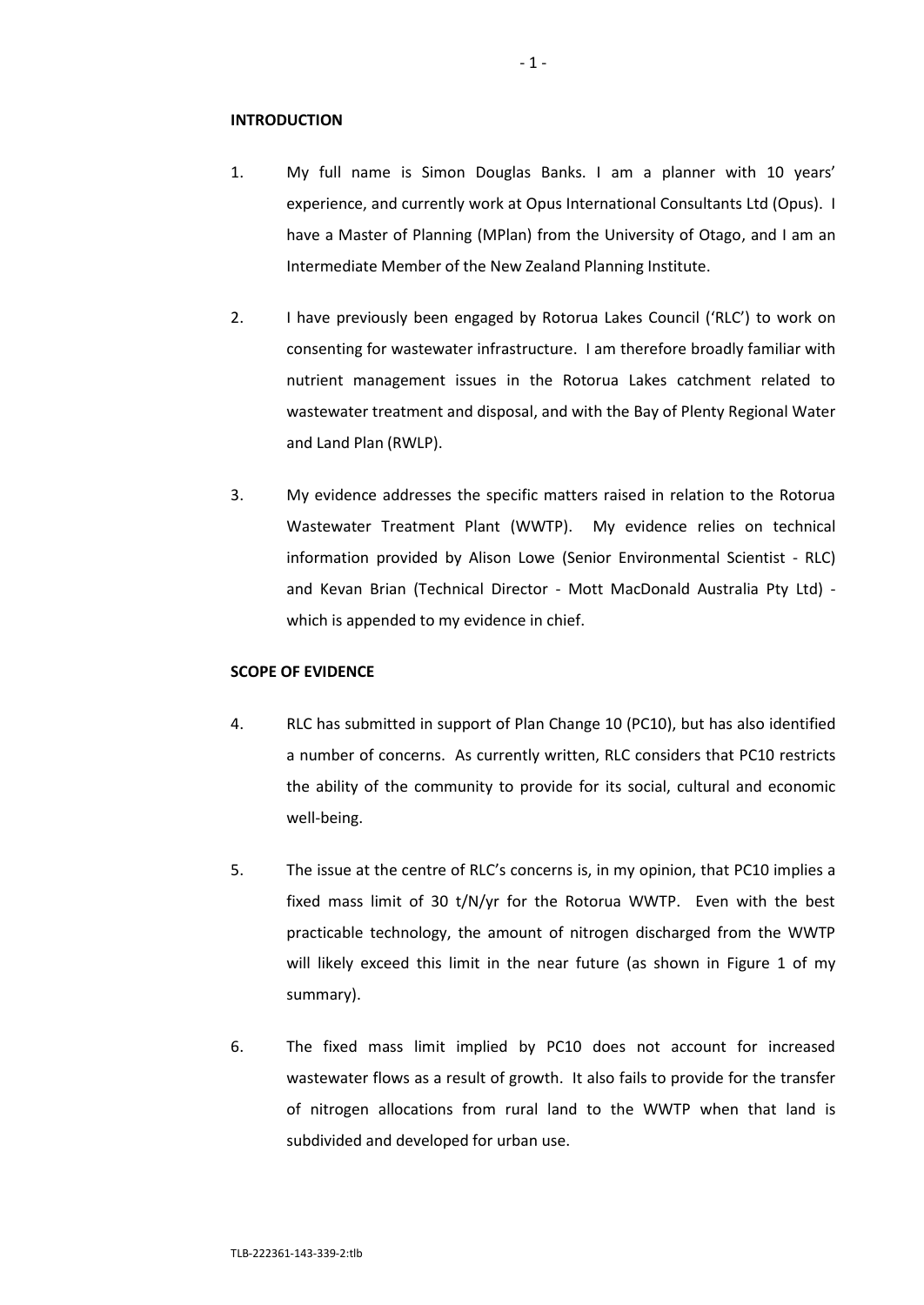#### **BACKGROUND**

- 7. Currently the Rotorua WWTP accepts loads from within the Rotorua urban area, and from some communities outside the Lake Rotorua groundwater catchment. The discharge of treated wastewater from the Rotorua WWTP accounts for less than 5% of the nitrogen load into Lake Rotorua. In the future, there will be additional loads to the WWTP resulting from growth.
- 8. The current discharge permit for the Rotorua WWTP expires in September 2021. RLC has also committed to cease discharging treated wastewater to land in the Whakarewarewa Forest by December 2019. A new discharge site and major upgrade of the Rotorua WWTP (to increase capacity and allow for full treatment prior to discharge), is currently under consideration.
- 9. The preferred option for the WWTP upgrade is designed to discharge around 26 t/N/yr (based on current sewage loads). It will discharge wastewater to earth contact beds, which then flows overland to Lake Rotorua. The preferred option is close to the limit of technology and would be the lowest consented limit for any municipal WWTP in New Zealand.
- 10. A future consent for the Rotorua WWTP would ideally include flexible mass and concentration limits to allow growth without compromising the sustainable load to Lake Rotorua.

#### **GIVING EFFECT TO THE REGIONAL POLICY STATEMENT (RPS)**

- 11. The RWLP, which PC10 seeks to amend, is required to give effect to the RPS under section 67(3)(c) of the Act. PC10 itself is only required to give effect to those provisions of the RPS that fall within its scope.
- 12. The recommended amended Introduction to PC10 states that it gives effect to Policies WL 3B, WL 5B, and WL 6B of the RPS. However, in my opinion, the primary focus of PC10 is on several specific clauses in the RPS which relate to nitrogen limits for Lake Rotorua.
- 13. PC10 also fails to recognise that giving effect to the identified policies is reliant on management of non-rural nutrient sources. Accurately describing which RPS policies are given effect to will clarify the scope of PC10 and highlight that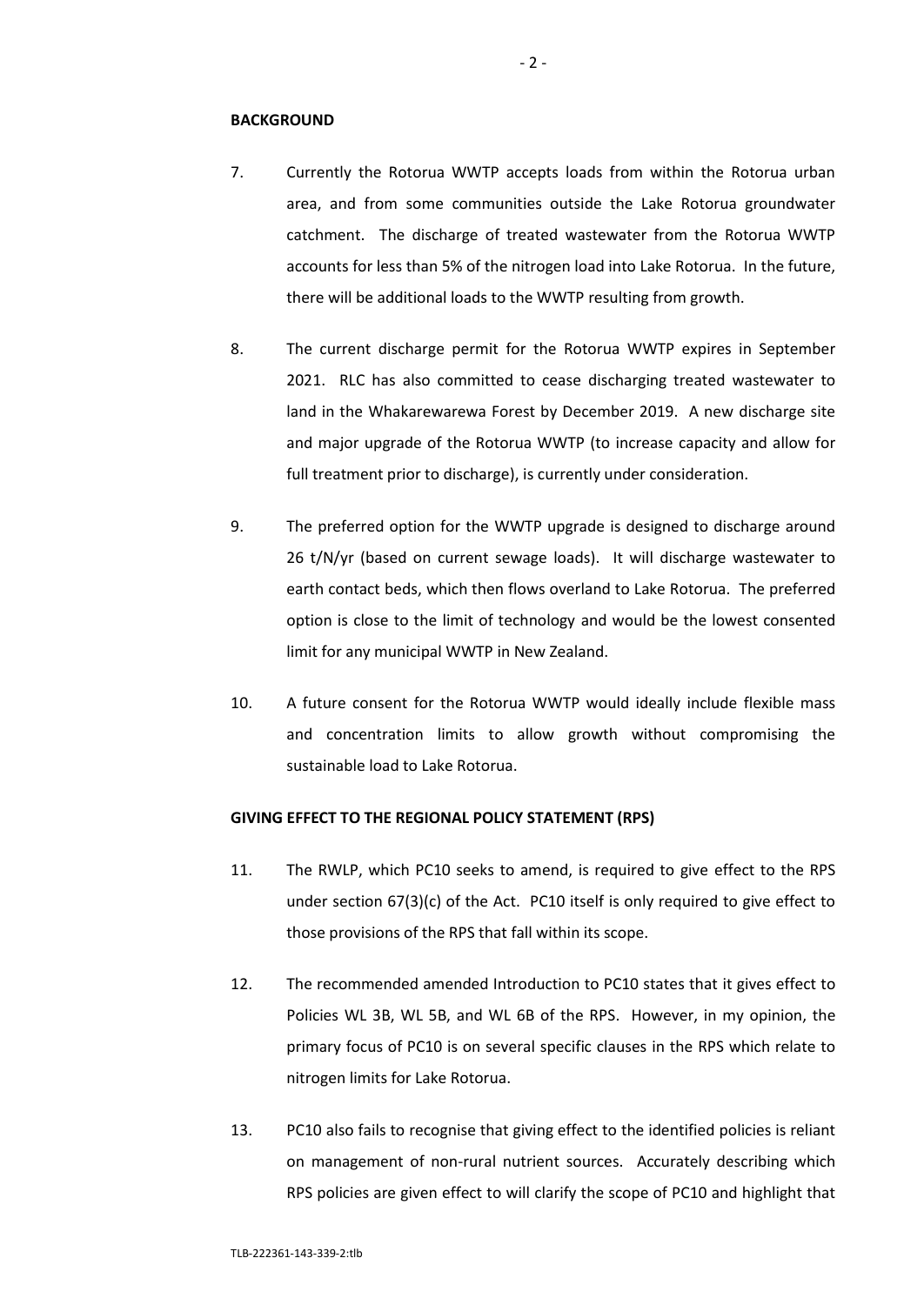it is just one of several measures required to manage nutrients in Lake Rotorua.

#### **CONSEQUENTIAL CHANGES TO THE REGIONAL WATER AND LAND PLAN**

- 14. The consequential changes to the RWLP proposed as part of PC10 will affect the activity status of the upgrade to the Rotorua WWTP, if the application seeks a higher mass limit than the current 30 t/N/yr cap.
- 15. Prior to PC10, an increased discharge of nitrogen or phosphorus arising from the upgrade of the Rotorua WWTP would be treated as a Restricted Discretionary Activity under Rule 11F of the RWLP.
- 16. However, the consequential changes to the RWLP exclude the Rotorua WWTP from consideration. An application to increase the discharge from the Rotorua WWTP would therefore have to be considered as a full discretionary activity under the "catch-all" Rule 37 of the RWLP.
- 17. This is not addressed in the s42A report, and may be an unintended consequence of the current drafting of PC10. It is also contrary to the recommended Policy LR P17 set out in the s42a Report. In my view, this issue would be best addressed through the inclusion of specific provisions in PC10 to provide for the Rotorua WWTP, as discussed by Mr Eccles.

# **SPECIFIC PROVISIONS FOR THE ROTORUA WWTP**

- 18. RLC is not seeking to increase the consented load from the WWTP through PC10. However, it is critical that the ability to do so through a subsequent resource consent process is not precluded by PC10.
- 19. The inclusion of specific provisions for the Rotorua WWTP would give RLC certainty regarding the future of the WWTP, while acknowledging that the plan change process cannot be used to set limits. This would, in my opinion, be within scope of PC10 and would not affect its fundamental policy direction.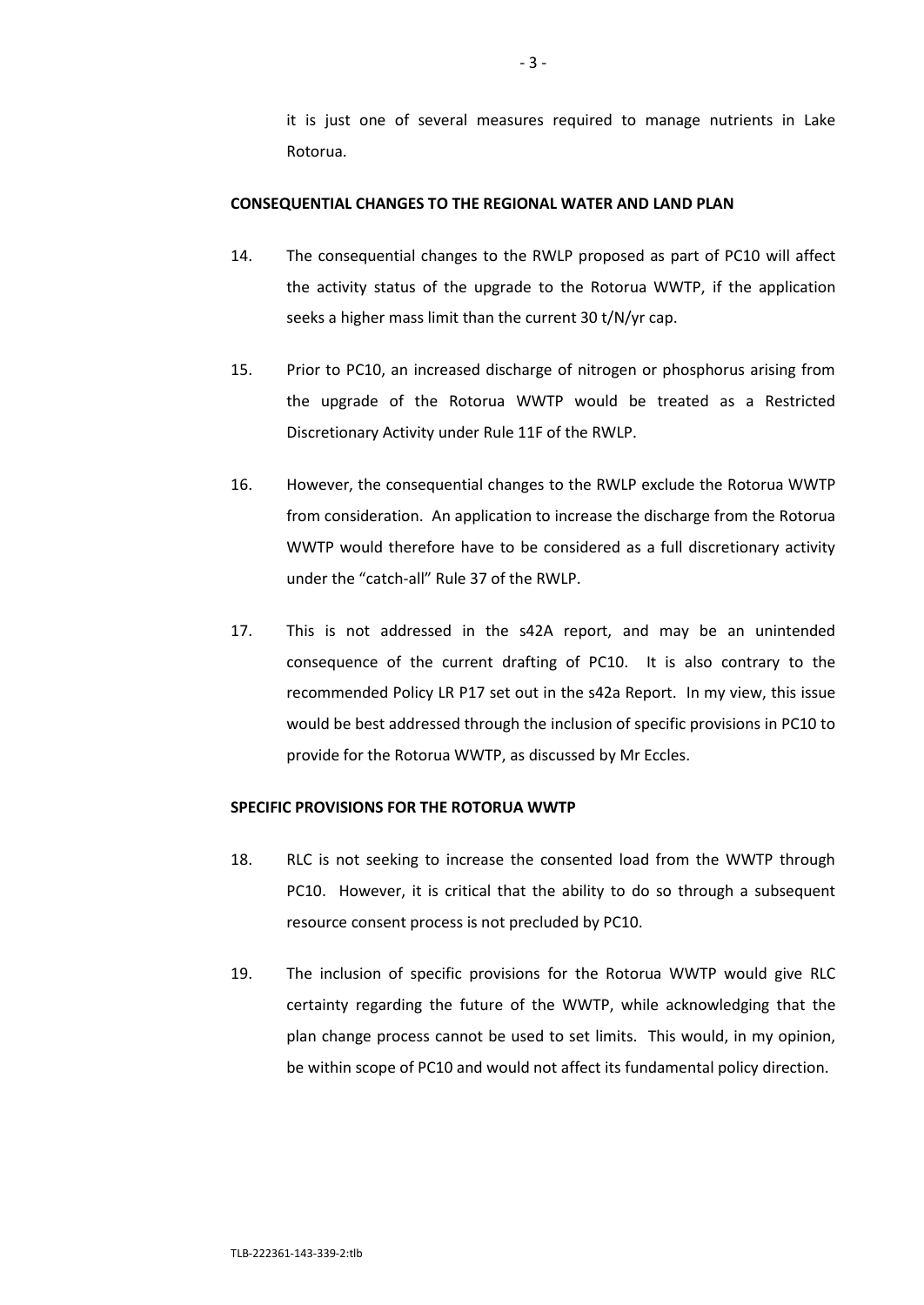# **PRECEDENT FOR THE INCLUSION OF SPECIFIC PROVISIONS**

- 20. Examples of specific provisions for municipal infrastructure include Plan Change 9 to the RWLP, Plan Change 1 to the Waikato Regional Plan (WRP), and Variation 5 to the then Proposed WRP (now operative).
- 21. These examples recognise the social, cultural and economic benefits of municipal infrastructure, including the economic investment associated with them. In my view, there is no reason why a similar approach could not be applied to municipal wastewater treatment infrastructure in PC10.
- 22. These examples also acknowledge that upgrades can only go so far before costs become unrealistic. Additional capital could be better spent on strategic investment, alternative farming, public education, planting, wetlands, gorse reduction, stormwater discharge and treatment, etc.

# **CONCLUSION**

23. I have reviewed the further amendments to PC10 recommended by Mr Eccles in his evidence that deal with wastewater infrastructure and confirm that I agree with those recommendations.

#### **Simon Banks**

### **6 March 2017**